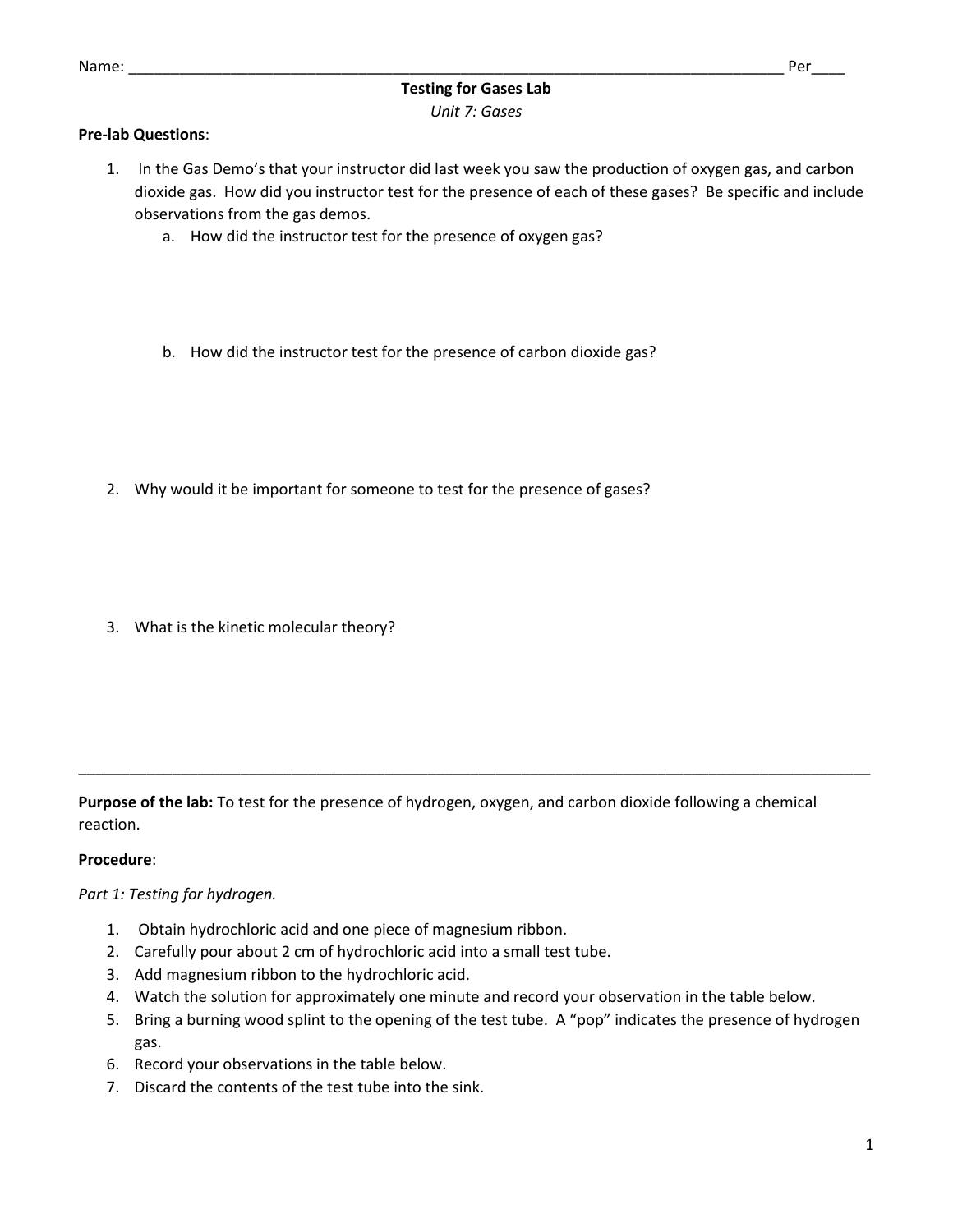#### Name: \_\_\_\_\_\_\_\_\_\_\_\_\_\_\_\_\_\_\_\_\_\_\_\_\_\_\_\_\_\_\_\_\_\_\_\_\_\_\_\_\_\_\_\_\_\_\_\_\_\_\_\_\_\_\_\_\_\_\_\_\_\_\_\_\_\_\_\_\_\_\_\_\_\_\_\_\_ Per\_\_\_\_

## *Part 2: Testing for oxygen*

- 1. Obtain hydrogen peroxide solution and manganese (IV) oxide.
- 2. Carefully pour about 2 cm of hydrogen peroxide into a small test tube.
- 3. Add a small amount of manganese (IV) oxide to the hydrogen peroxide.
- 4. Watch the solution for approximately one minute and record your observations in the table below.
- 5. Bring a glowing wood splint to the opening of the test tube. A glowing splint that bursts into flames indicates the presence of oxygen gas.
- 6. Record your observations in the table below.
- 7. Discard the contents of the test tube into the sink.

## Part 3: Testing for Carbon Dioxide

- 1. Obtain acetic acid solution and solid sodium hydroxide carbonate.
- 2. Carefully pour about 2 cm of acetic acid into a small test tube.
- 3. Put a small scoopful of sodium hydrogen carbonate into the test tube.
- 4. Watch the solution for approximately one minute and record your observations in the table below.
- 5. Bring a burning wood splint to the opening of the test tube. A burning flame that is extinguished indicates the presence of carbon dioxide gas.
- 6. Record your observations in the table below
- 7. Discard the contents of the test tube into the sink.

*Make sure that your lab station is clean. You must get a clean-up stamp before working on the additional questions.*

## **Results Table:**

| Gas                           | <b>Balanced reaction:</b>                                                                                                                  | How did you test for<br>the presence of this<br>gas? | Observations: |
|-------------------------------|--------------------------------------------------------------------------------------------------------------------------------------------|------------------------------------------------------|---------------|
| Hydrogen<br>(H <sub>2</sub> ) | $\underline{\qquad \qquad }$ Mg + $\underline{\qquad \qquad }$ HCl $\Rightarrow \underline{\qquad \qquad }$ + $\underline{\qquad \qquad }$ |                                                      |               |
| Oxygen<br>(O <sub>2</sub> )   | $-H_2O_2 \rightarrow$ _____ H <sub>2</sub> O + ___ O <sub>2</sub>                                                                          |                                                      |               |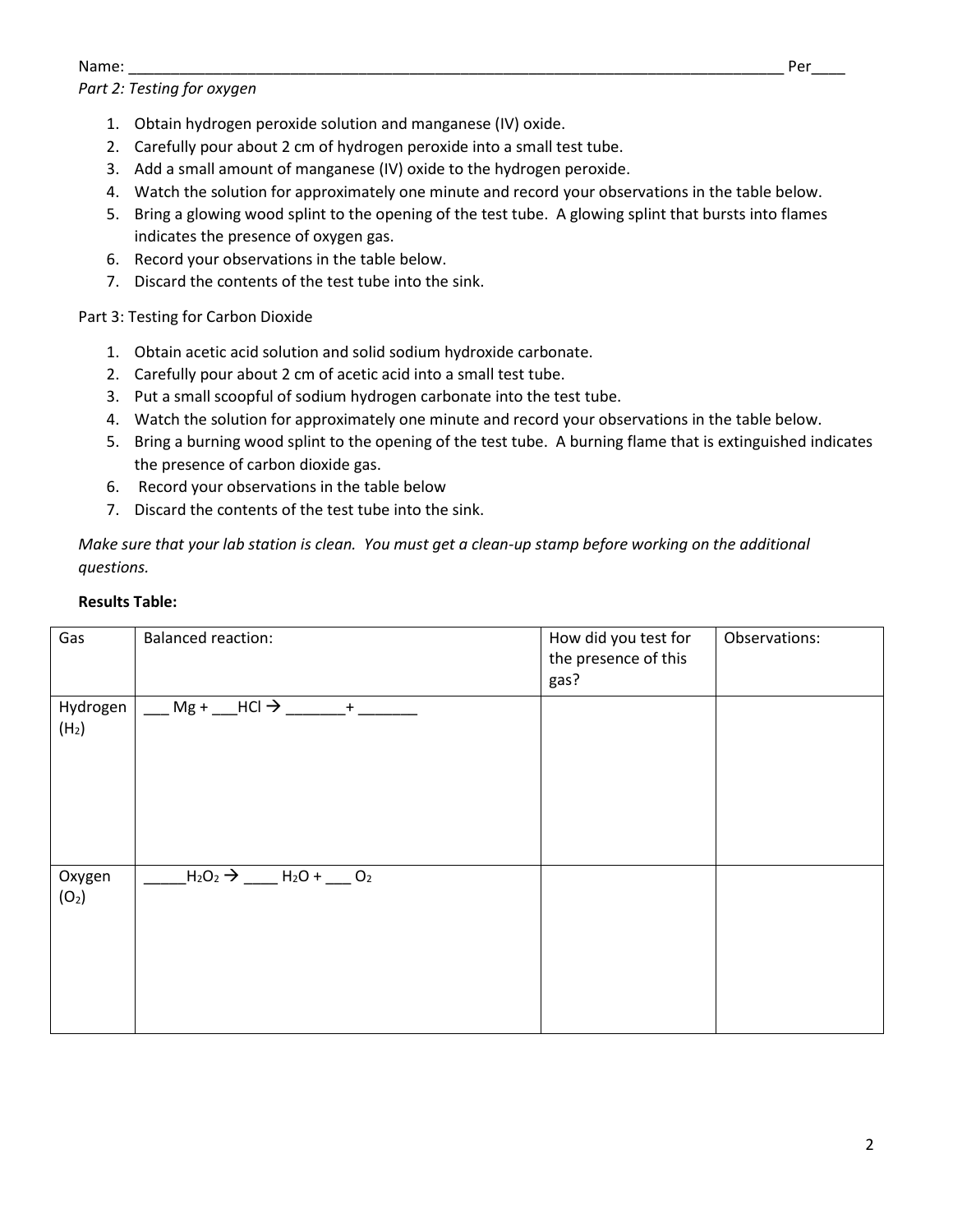| Name:              |                                                                                                                                                                                                                             | Per |
|--------------------|-----------------------------------------------------------------------------------------------------------------------------------------------------------------------------------------------------------------------------|-----|
| Carbon             | $\frac{1}{2}$ HC <sub>2</sub> H <sub>3</sub> O <sub>2</sub> + $\frac{1}{2}$ NaHCO <sub>3</sub> $\rightarrow$ $\frac{1}{2}$ H <sub>2</sub> O+ $\frac{1}{2}$ NaC <sub>2</sub> H <sub>3</sub> O <sub>2</sub> + CO <sub>2</sub> |     |
| Dioxide            |                                                                                                                                                                                                                             |     |
| (CO <sub>2</sub> ) |                                                                                                                                                                                                                             |     |
|                    |                                                                                                                                                                                                                             |     |
|                    |                                                                                                                                                                                                                             |     |
|                    |                                                                                                                                                                                                                             |     |
|                    |                                                                                                                                                                                                                             |     |
|                    |                                                                                                                                                                                                                             |     |

Post-lab Questions:

- 1. Why is there a popping sound when you bring a burning wood splint to the opening of the test tube?
- 2. Why does a wooden splint burst into flames when in the presence of oxygen?
- 3. Why does a flame become extinguished when it is near carbon dioxide?
- 4. In part 1 of this lab the gas produced has a volume of 15 mL at 27 ℃. Calculate the volume of the gas at 67℃. What gas law describes this relationship?
- 5. In part 2 of this lab the gas produced has a pressure of  $1.18 \times 10^4$  Pa at 295 K. Calculate the pressure of the gas at 590 K. What gas law describes this relationship?
- 6. In part 3 of this lab the gas produced has a volume of 400 mL at 1.00 atm. Calculate the volume of gas at 2.00 atm. What gas law describes this relationship?